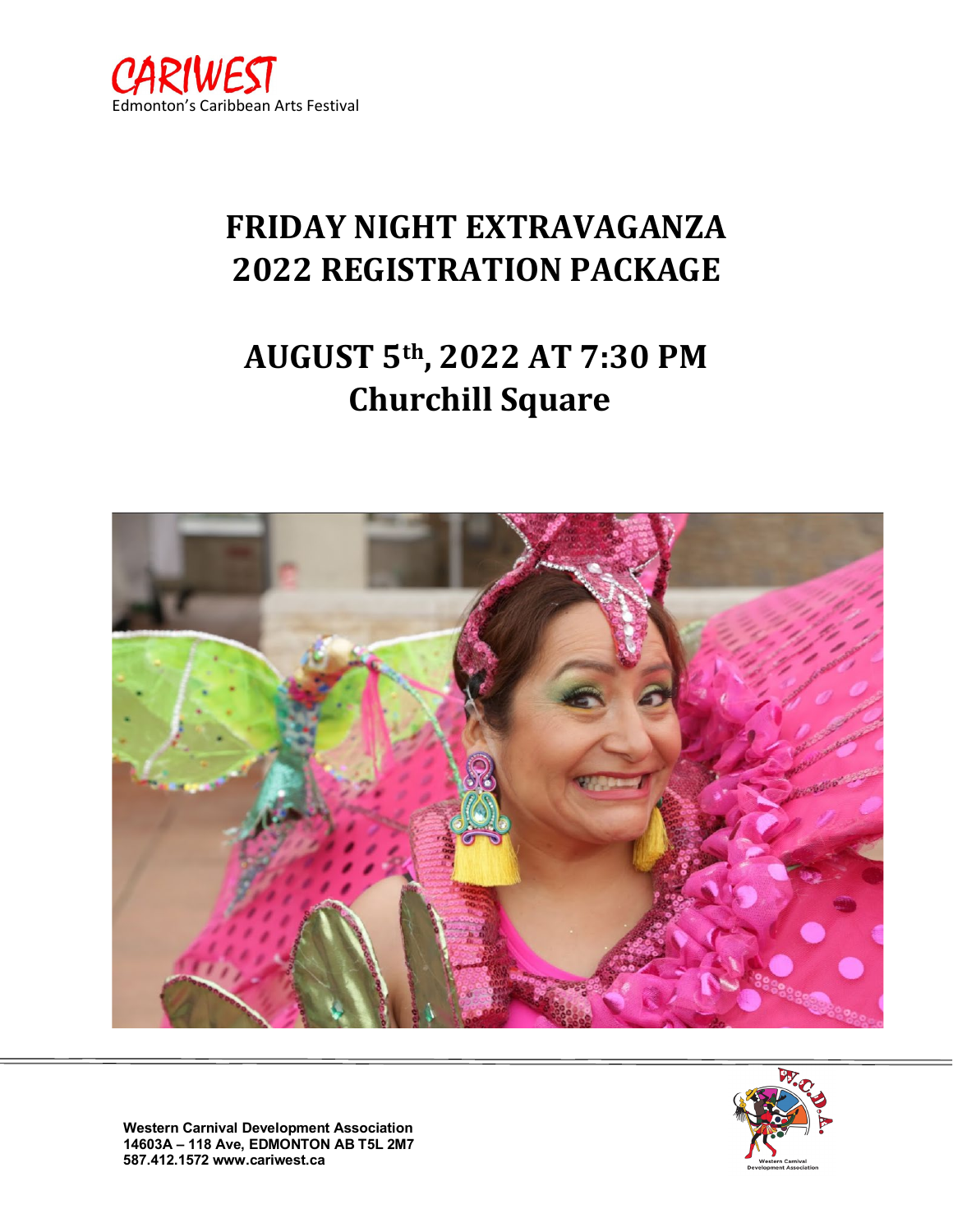

### **COSTUME EXTRAVAGANZA – 7:30 PM Friday August 5th**

### **Purpose:**

The Costume Extravaganza is a medium to display, in a competitive forum, major characters which are portrayed in a Mas Band.

#### **Entry Requirements**:

- 1. Open to all bands registered with Cariwest 2022.
- 2. Individuals who are not part of a registered band may register at the discretion of the organizers.
- 3. Please confirm your intent to participate via email to [annamaria.cariwest@gmail.com.](mailto:annamaria.cariwest@gmail.com) by **May 1, 2022.**
- 4. Registration Form. (Mas Band Fees will be waived for 2022) must be received by **June 1st, 2022.**
- 5. Each participant must submit a written description of the character being portrayed. The Cariwest office must receive your description by **June 1st, 2022.** Descriptions can be sent by e-mail to: thalia.cariwest@gmail.com and please cc [annamaria.cariwest@gmail.com.](mailto:annamaria.cariwest@gmail.com)

#### **Other Requirements:**

- *1.* King and Queen Costumes cannot have more than three (3) wheels. *Failure to comply will lead to disqualification*
- 2. Participants are expected to be ready 6:00 PM **1.5 hours** before 'Curtain Call'. An automatic **5 points will be removed from Carnival Spirit if you are late.**
- 3. Bandleaders are asked to provide music for their performance. Music must be provided to organizers electronically by **July 1st, 2022**
- 4. Stage Time: Each performer will be allowed 3 minutes on stage
- 5. Backstage Helpers: Participating bands are allowed 2 people per performer to a maximum of 5 per band. Wristbands will be provided to the bands prior to the event.
- 6. All participants must have a representative at Volunteer Orientation on **Tuesday August 2nd.**

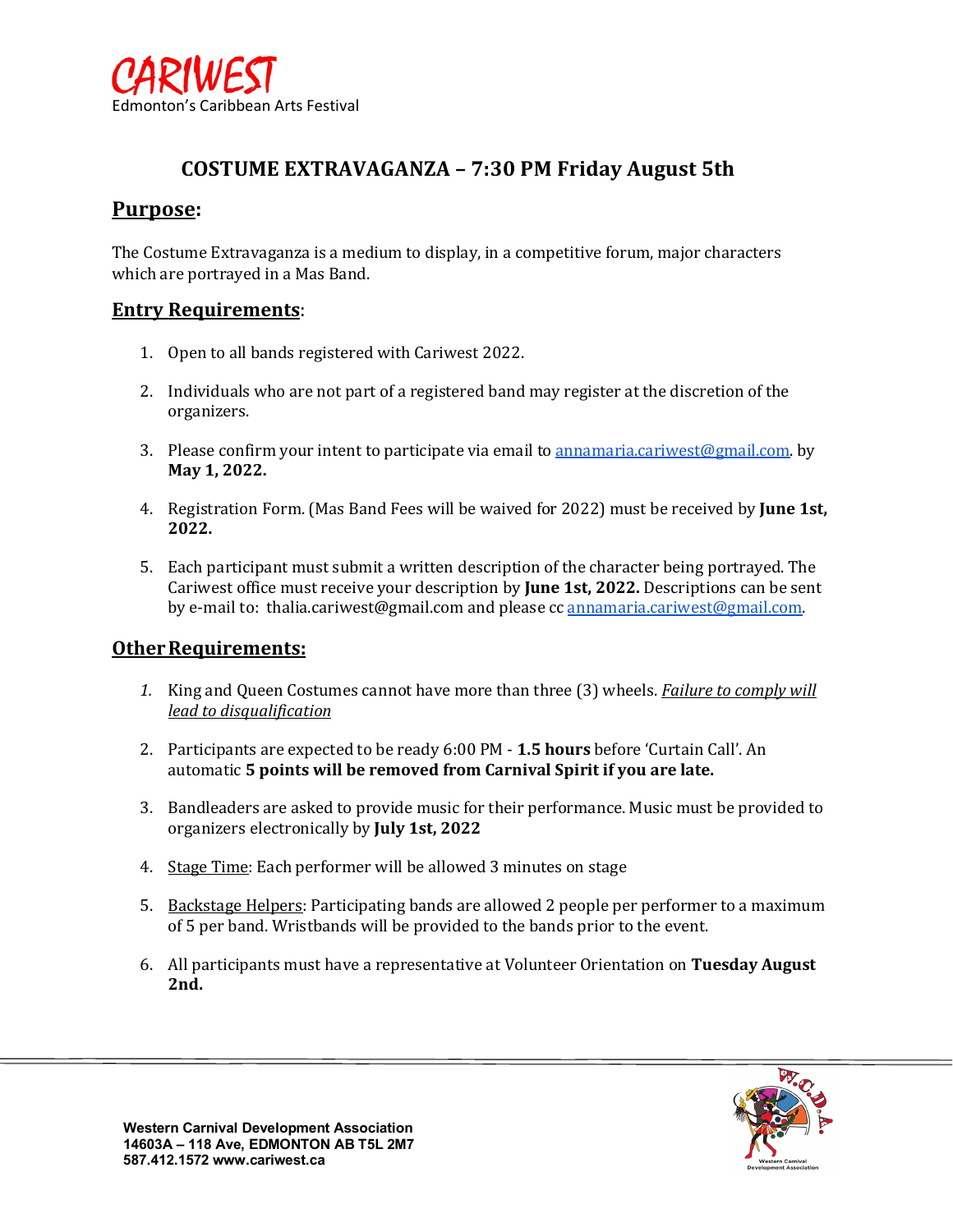

Edmonton's Caribbean Arts Festival

7. Entertainment Coordinators' instructions must be followed. Failure to comply may result in disqualification.

# **Judging Criteria**:

Pre-judging may occur prior to the start of competition; this is at the discretion of the judges.

| Carnival Spirit - this criterion captures how your masqueraders are<br>"playing their mas.            |                   |  |  |  |
|-------------------------------------------------------------------------------------------------------|-------------------|--|--|--|
| How masqueraders move their costumes                                                                  |                   |  |  |  |
| Are they enjoying themselves?                                                                         | 25 Maximum Points |  |  |  |
| Are they captivating the audience?                                                                    |                   |  |  |  |
| Are they exuding energy?                                                                              |                   |  |  |  |
| Visual Impact/Craftsmanship-This criterion captures the overall look<br>of the costume when showcased |                   |  |  |  |
| Does the costume have a presence if it stood on its own?                                              |                   |  |  |  |
| The details of the costume - Color, sparkle shine, grandeur                                           | 25 Maximum Points |  |  |  |
| Quality of work                                                                                       |                   |  |  |  |
| Does it elicit emotion from you?                                                                      |                   |  |  |  |
| Portrayal of Theme-This criterion captures how well the theme comes                                   |                   |  |  |  |
| across                                                                                                | 25 Maximum Points |  |  |  |
| Does the costume tell a story that matches the<br>narration/description?                              |                   |  |  |  |
| Does the costume match the theme?                                                                     |                   |  |  |  |
| Creativity/Originality-This criterion captures the imagination.                                       |                   |  |  |  |
| Is this a new original idea or an old idea done in a new way?                                         |                   |  |  |  |
| Design details                                                                                        | 25 Maximum Points |  |  |  |
| Creative use of materials                                                                             |                   |  |  |  |
| Uniqueness of costume and portrayal                                                                   |                   |  |  |  |

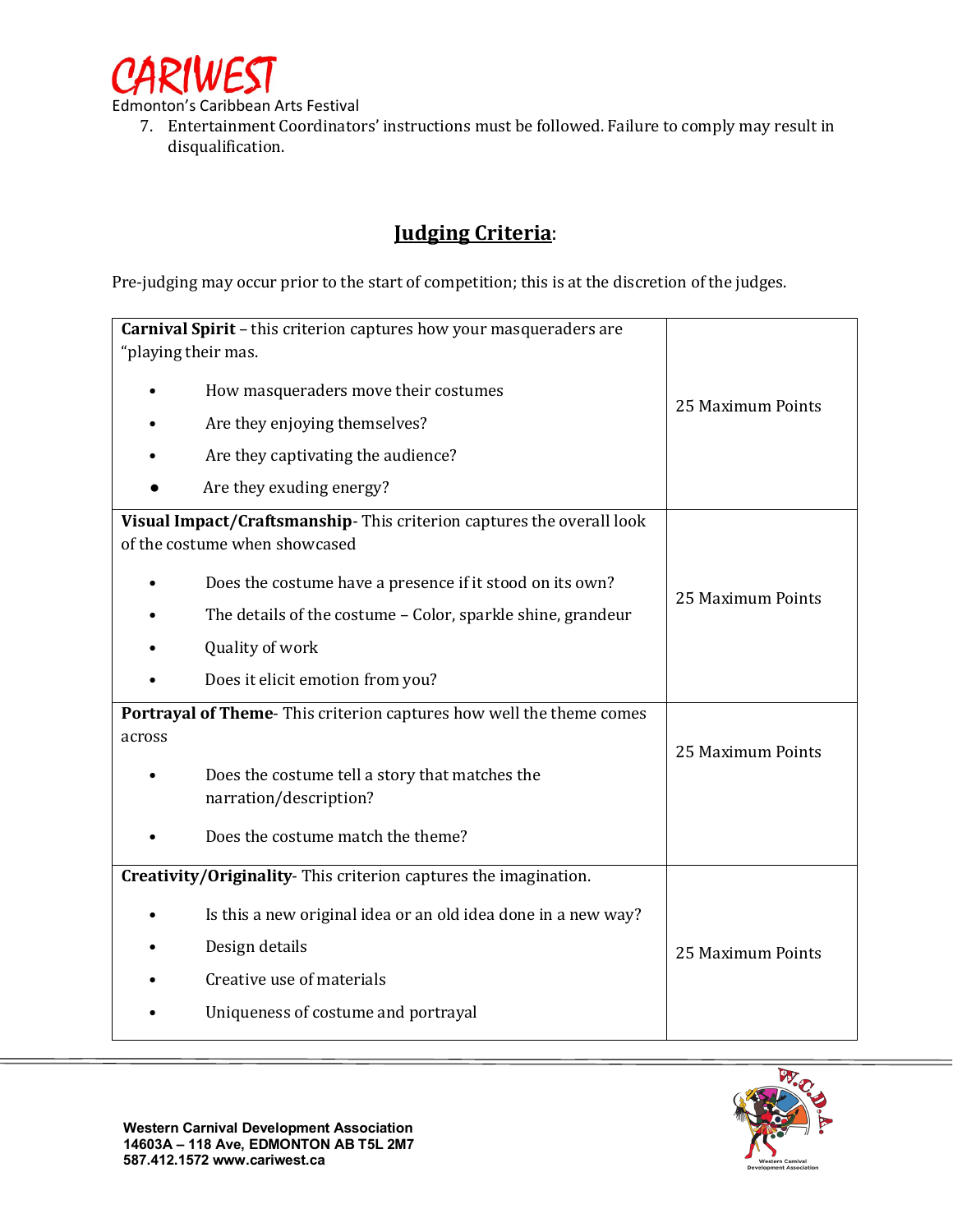

## **MAS PRIZES 2022**

| <b>CATEGORY</b>                              | <b>TITLE</b>    | <b>PRIZE</b>              |  |
|----------------------------------------------|-----------------|---------------------------|--|
|                                              | 1 <sup>st</sup> | $$1,200.00 +$ Certificate |  |
| Queen/King of the Bands                      | 2 <sub>nd</sub> | $$800.00 +$ Certificate   |  |
|                                              | 3rd             | \$600.00 + Certificate    |  |
|                                              |                 |                           |  |
| Individual of the Year                       | 1 <sup>st</sup> | $$500.00 +$ Certificate   |  |
|                                              | 2 <sub>nd</sub> | $$300.00 +$ Certificate   |  |
|                                              | 3rd             | $$200.00 +$ Certificate   |  |
|                                              |                 |                           |  |
| Junior Queen/King of the<br><b>Bands</b>     | 1 <sup>st</sup> | \$300.00 + Certificate    |  |
|                                              | 2 <sub>nd</sub> | $$150.00 +$ Certificate   |  |
|                                              | 3rd             | $$100.00 +$ Certificate   |  |
|                                              |                 |                           |  |
| Junior Female/Male Individual<br>of the Year | $1$ st          | $$200.00 +$ Certificate   |  |

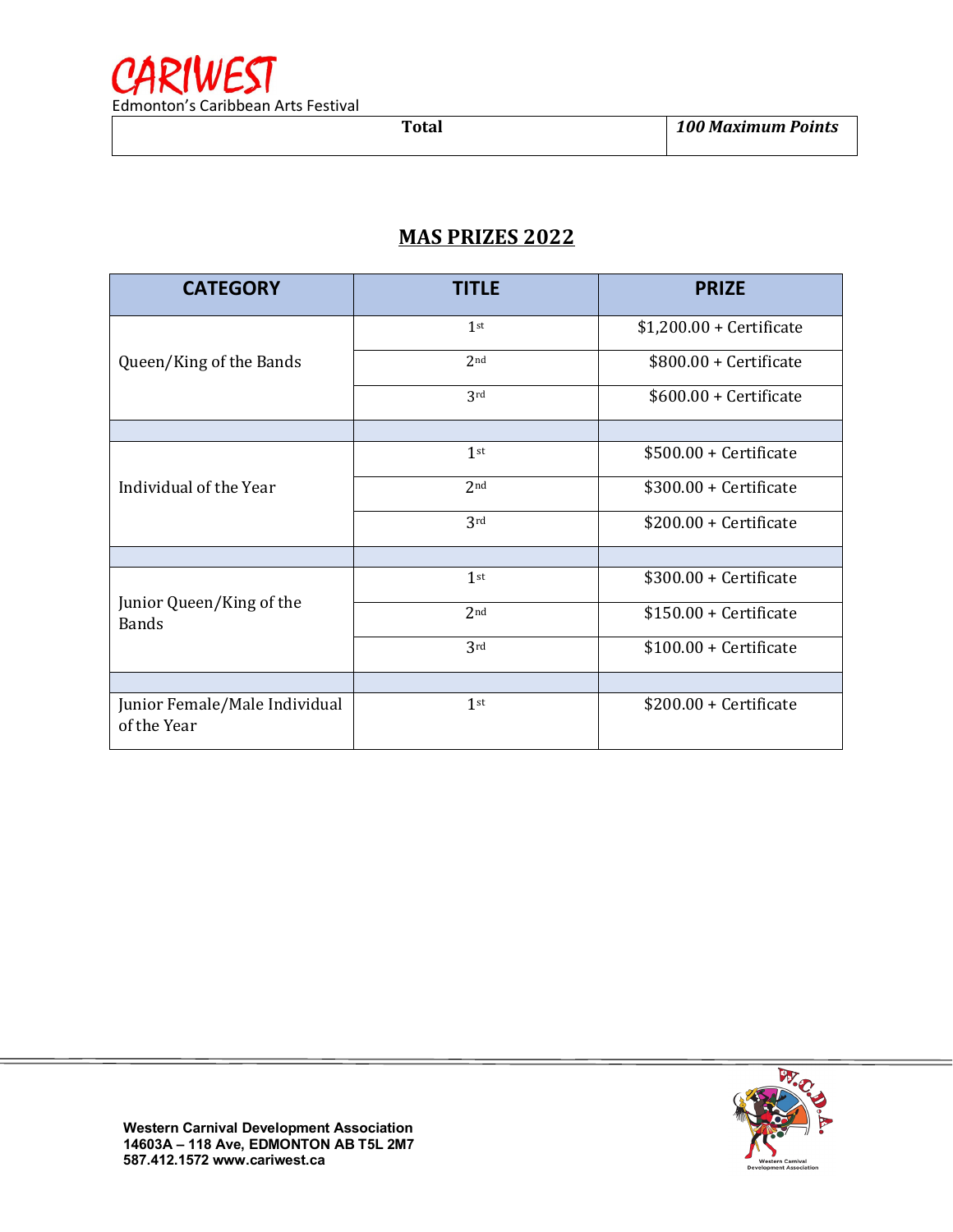

# **COSTUME EXTRAVAGANZA REGISTRATION FEES**

| <b>CATEGORY</b>                                          | <b>ENTRY FEE</b>                                  | Quantity         | <b>Total</b> |  |
|----------------------------------------------------------|---------------------------------------------------|------------------|--------------|--|
| King                                                     | \$100.00 All Fees waived for 2022                 |                  |              |  |
| Queen                                                    | \$100.00                                          |                  |              |  |
| Adult Individuals                                        | \$50.00                                           |                  |              |  |
| Junior Individuals                                       | Free                                              |                  |              |  |
|                                                          |                                                   | <b>Total Fee</b> |              |  |
| <b>Payment Methods:</b>                                  |                                                   |                  | Please v     |  |
| <b>Certified Cheque</b>                                  |                                                   |                  |              |  |
|                                                          | Credit Card (+2.75% Fee charged by Cariwest)      |                  |              |  |
|                                                          | Email Money transfer <b>ap.cariwest@gmail.com</b> |                  |              |  |
| *Please make certified cheque or money order payable to, |                                                   |                  |              |  |
| Western Carnival Development Association,                |                                                   |                  |              |  |
| 14603A -118 Ave, Edmonton AB T5L 2M7                     |                                                   |                  |              |  |
| 1(587)412-1572                                           |                                                   |                  |              |  |
| Please note, registration fees are non-refundable        |                                                   |                  |              |  |